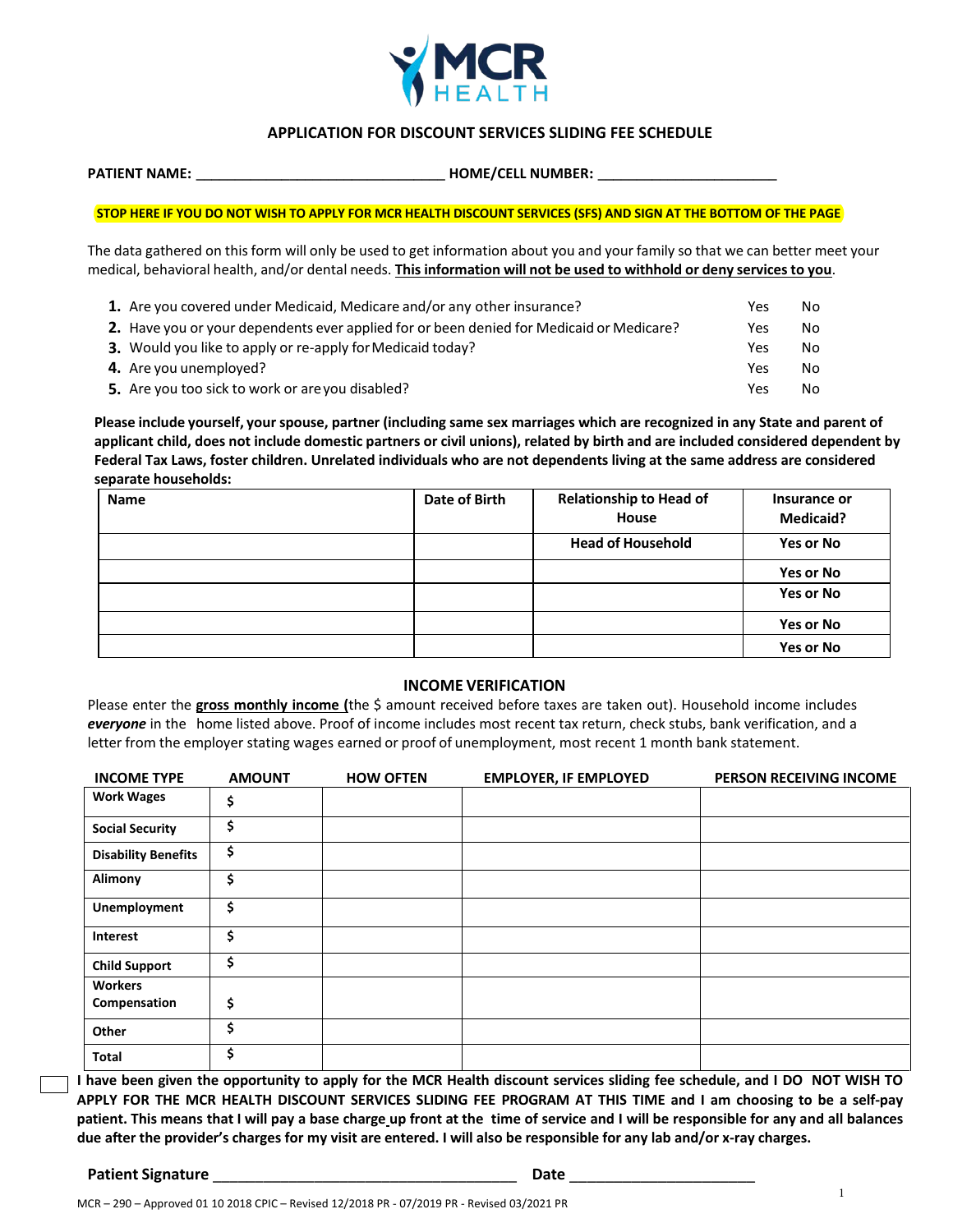

### **PATIENT ACKNOWLEDGEMENT STATEMENT**

### **Patient Certification Statement**

I certify that the information provided on the Application for Discount Services is accurate and complete to the best of my knowledge. In the event of a change in income or insurance coverage I will contact/notify the facility. I understand that I will be financially responsible for **all or a portion of my care** and that I will be asked to **submit payment at the time of service**. I authorize the release of any information necessary to establish my family's eligibility for discounted services and I give my consent to release my information to Pharmaceutical Companies for auditing purposes only for any Bulk Medication Patient Assistance Programs of which I may be enrolled.

| Patient Signature | Date |  |
|-------------------|------|--|
|                   |      |  |

**ATTENTION: Florida Statute § 817.50 provides that willfully providing false information to a health care provider for the purpose of obtaining goods or services is punishable as a felony in the third degree.**

| <b>Office Use Only:</b><br>Verified information contained in the application including supporting documentation is accurate and<br>complete in the EMR.                         |                                      |  |  |  |
|---------------------------------------------------------------------------------------------------------------------------------------------------------------------------------|--------------------------------------|--|--|--|
| Proof of income is attached: Yes No<br>Proof of ID is provided: Yes No<br>Proof of address is provided: Yes No<br>Confirm Zirmed and Availity were obtained: Yes No             |                                      |  |  |  |
| Patient advised of discount rate and date to renew: Yes No<br>Verified income is calculated correctly in EMR: Yes No<br>Application for Discount Services was completed: Yes No |                                      |  |  |  |
|                                                                                                                                                                                 | Date _________________________       |  |  |  |
| <b>PENDING</b> __________                                                                                                                                                       | PENDING _________                    |  |  |  |
| ELIGIBILITY MET DATE: _________                                                                                                                                                 | <b>ELIGIBILITY MET DATE:</b>         |  |  |  |
| ELIGIBILITY NOT MET DATE: NATIONAL CONTROLLER CONTROLLER THE SET OF THE SET OF THE SET OF THE SET OF THE SET O                                                                  | ELIGIBILITY NOT MET DATE: __________ |  |  |  |
|                                                                                                                                                                                 | DECLINED ___________                 |  |  |  |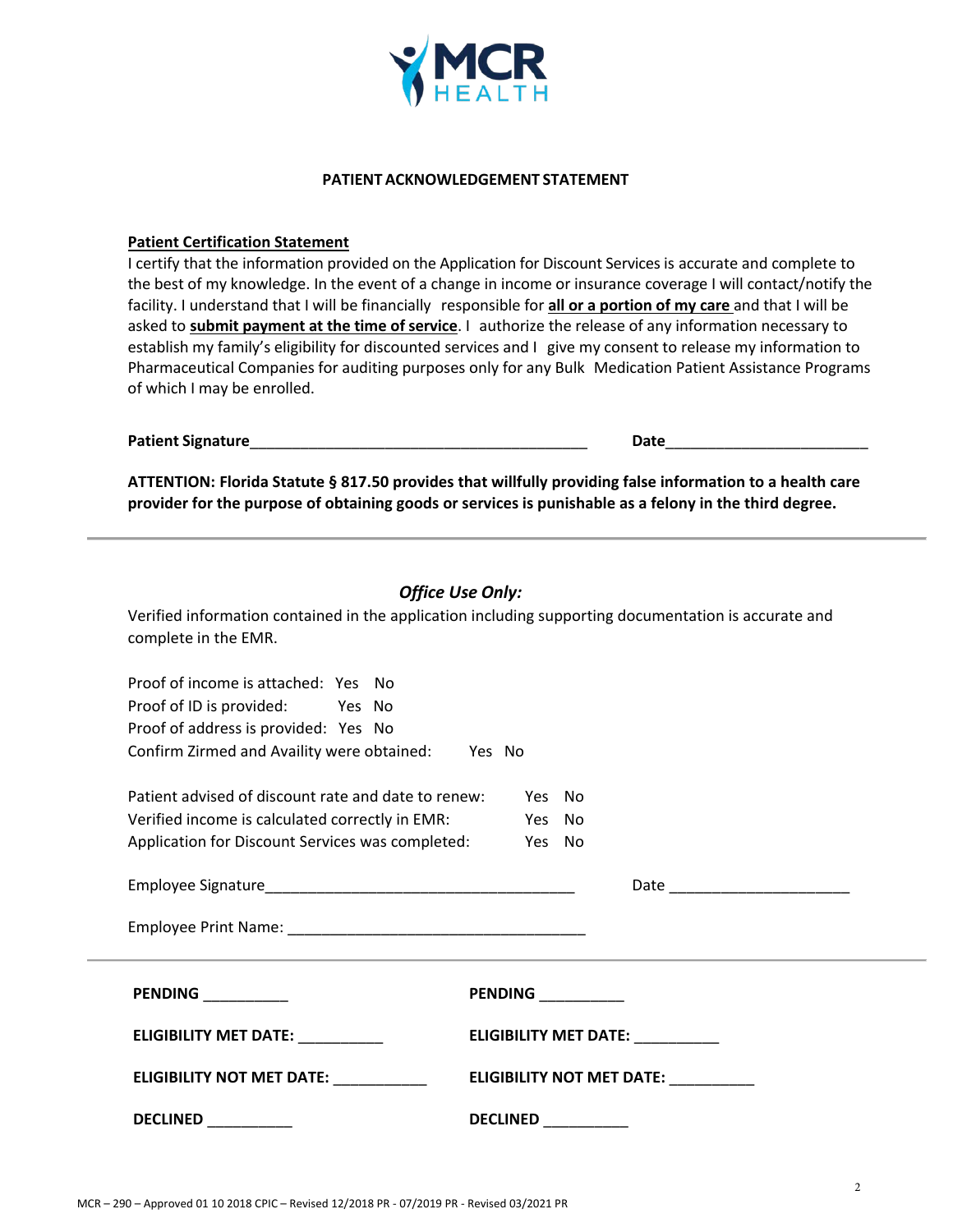

# **NOTARIZED SELF DECLARATION**

|                                                                                                                                                                                                           |                                                                                                                                                  | attest that I am unable to pay for my medical, dental, pharmacy (and I can be interested by the line of the li |
|-----------------------------------------------------------------------------------------------------------------------------------------------------------------------------------------------------------|--------------------------------------------------------------------------------------------------------------------------------------------------|----------------------------------------------------------------------------------------------------------------|
| and/or behavioral health services which are provided by MCR Health because I am currently unemployed and                                                                                                  |                                                                                                                                                  |                                                                                                                |
|                                                                                                                                                                                                           |                                                                                                                                                  |                                                                                                                |
|                                                                                                                                                                                                           |                                                                                                                                                  |                                                                                                                |
|                                                                                                                                                                                                           |                                                                                                                                                  |                                                                                                                |
|                                                                                                                                                                                                           |                                                                                                                                                  |                                                                                                                |
|                                                                                                                                                                                                           |                                                                                                                                                  |                                                                                                                |
|                                                                                                                                                                                                           |                                                                                                                                                  |                                                                                                                |
| I am currently receiving support from:                                                                                                                                                                    | <u> 1989 - Johann Barn, mars eta bat erroman erroman erroman erroman erroman erroman erroman erroman erroman err</u><br>Name of person or agency |                                                                                                                |
|                                                                                                                                                                                                           |                                                                                                                                                  |                                                                                                                |
|                                                                                                                                                                                                           |                                                                                                                                                  |                                                                                                                |
|                                                                                                                                                                                                           | Address                                                                                                                                          |                                                                                                                |
|                                                                                                                                                                                                           |                                                                                                                                                  |                                                                                                                |
|                                                                                                                                                                                                           | City, State                                                                                                                                      |                                                                                                                |
|                                                                                                                                                                                                           |                                                                                                                                                  |                                                                                                                |
|                                                                                                                                                                                                           | Telephone                                                                                                                                        |                                                                                                                |
| Once I am employed, I must inform MCR Health of my change in income and if I am now receiving health<br>insurance coverage. At that time, I will be re-evaluated for eligibility for discounted services. |                                                                                                                                                  |                                                                                                                |
| I further understand that this statement is only effective for 90 days and that the expiration date                                                                                                       |                                                                                                                                                  |                                                                                                                |
| Patient/Guarantor Signature                                                                                                                                                                               |                                                                                                                                                  | Date                                                                                                           |
|                                                                                                                                                                                                           |                                                                                                                                                  |                                                                                                                |
|                                                                                                                                                                                                           | <b>COMPLETED BY NOTARY</b>                                                                                                                       |                                                                                                                |
|                                                                                                                                                                                                           |                                                                                                                                                  |                                                                                                                |
|                                                                                                                                                                                                           |                                                                                                                                                  |                                                                                                                |
| true. Personally known or identification provided: ______________________________                                                                                                                         |                                                                                                                                                  |                                                                                                                |
|                                                                                                                                                                                                           |                                                                                                                                                  |                                                                                                                |
| <b>Notary Public</b>                                                                                                                                                                                      |                                                                                                                                                  |                                                                                                                |
|                                                                                                                                                                                                           |                                                                                                                                                  |                                                                                                                |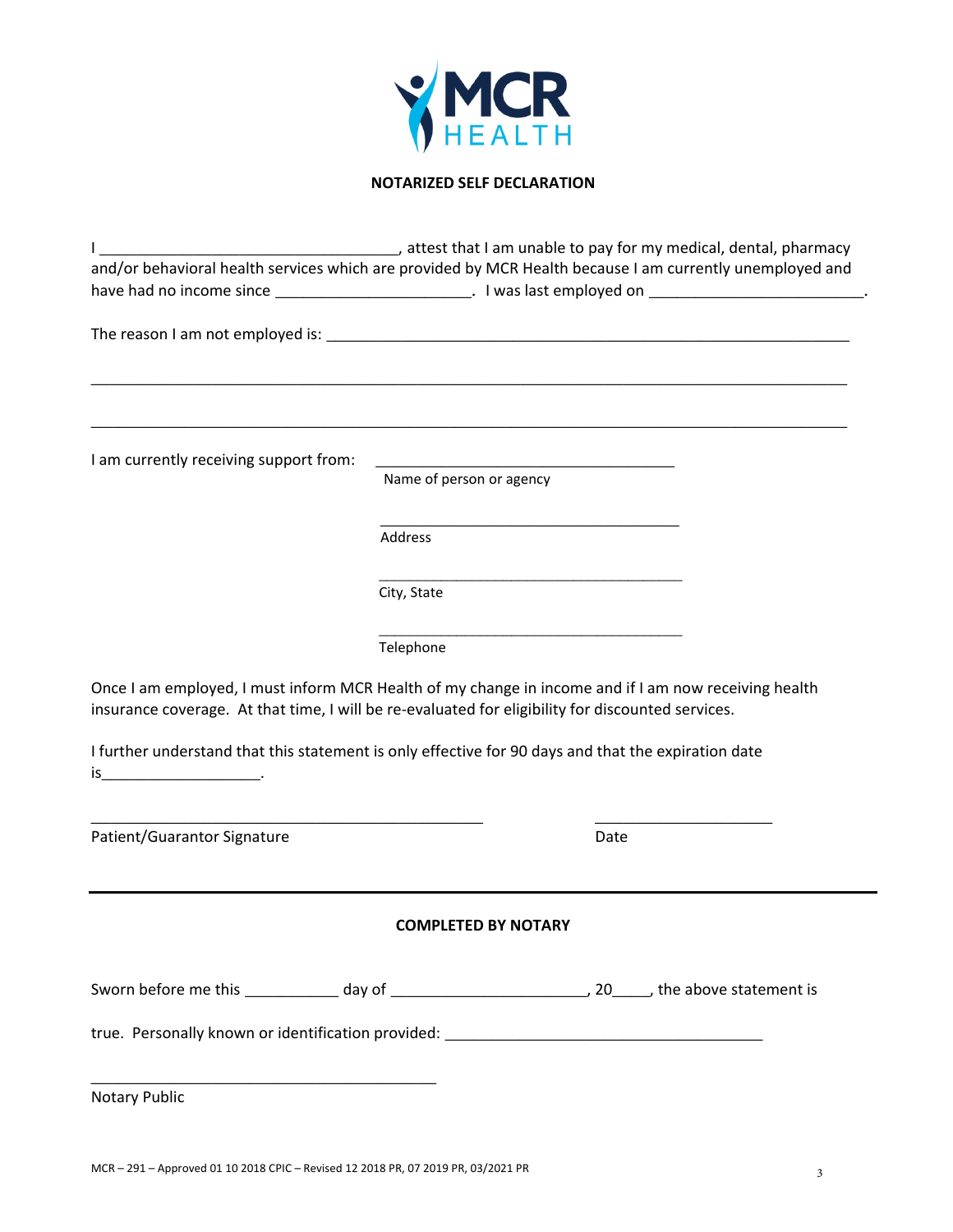

## **SUPPORT FORM**

## **To Whom It May Concern:**

|                                         | (check one)                                                                                              |      |       |             |
|-----------------------------------------|----------------------------------------------------------------------------------------------------------|------|-------|-------------|
|                                         | To help with living expenses each month. In the month of ________________, 20______I [ __give _____loan] |      |       | (check one) |
|                                         | the amount of \$____________________________. This support is not employment income.                     |      |       |             |
| <b>CHECK ALL THAT APPLY:</b>            |                                                                                                          |      |       |             |
|                                         | The money was provided directly to the named applicant to help pay household expenses.                   |      |       |             |
|                                         | I pay this money directly to the company (ies) to cover expenses for the named applicant's               |      |       |             |
|                                         |                                                                                                          |      |       |             |
| __ I provide food and shelter only.     |                                                                                                          |      |       |             |
| _I will continue to do this each month. |                                                                                                          |      |       |             |
|                                         | __I will not continue to do this. I am only helping temporarily or until __________________.             |      |       |             |
|                                         |                                                                                                          |      |       |             |
| Signature of Person Helping Household   |                                                                                                          |      | Date  |             |
| Print Name of Person Helping Household  |                                                                                                          |      |       |             |
|                                         |                                                                                                          |      |       |             |
|                                         | Number & Street/PO Box                                                                                   | City | State | Zip         |
|                                         |                                                                                                          |      |       |             |
|                                         | <b>COMPLETED BY NOTARY</b>                                                                               |      |       |             |
|                                         |                                                                                                          |      |       |             |
|                                         |                                                                                                          |      |       |             |
|                                         |                                                                                                          |      |       |             |
| <b>Notary Public</b>                    |                                                                                                          |      |       |             |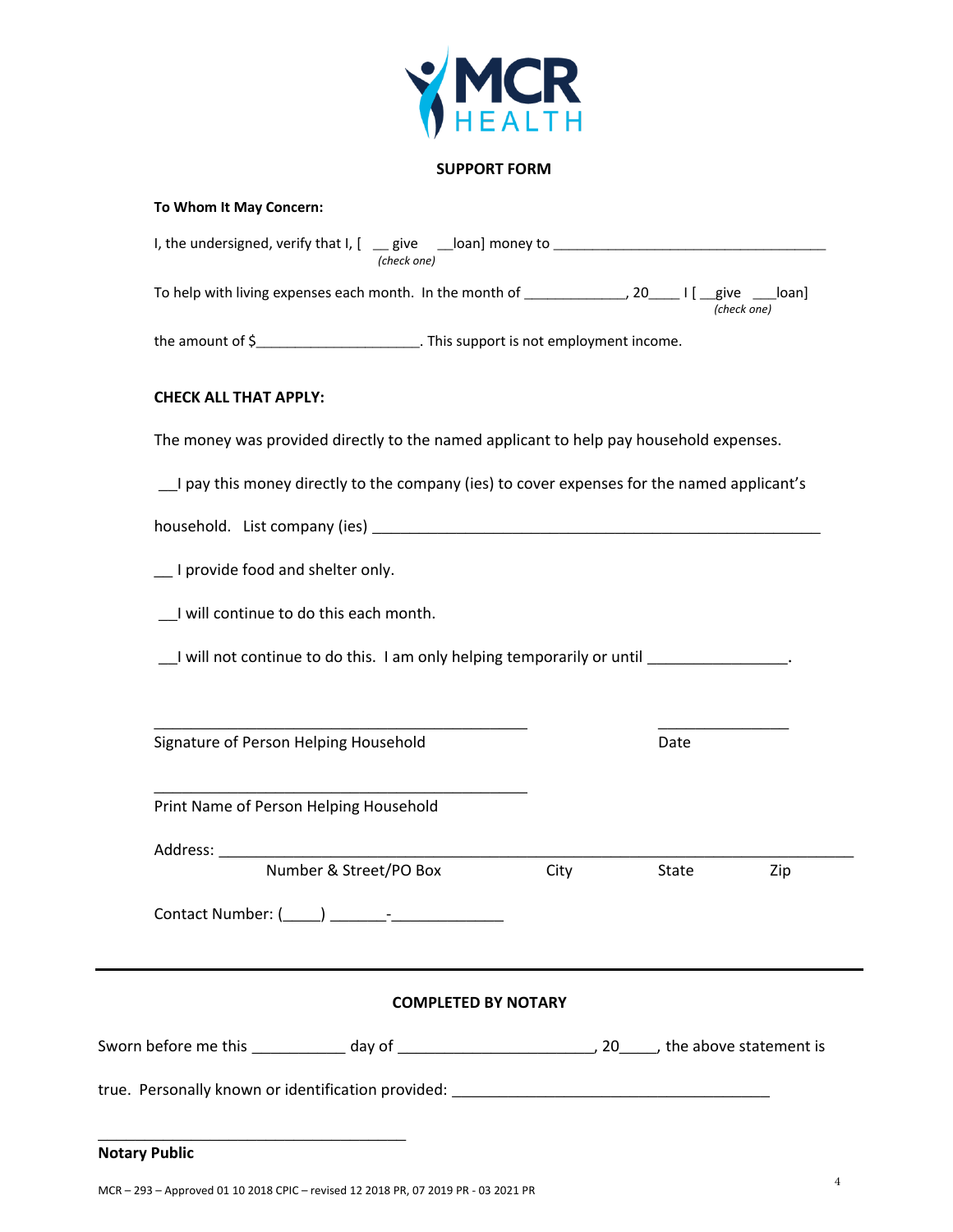

## **VERIFICATION OF EARNINGS FORM**

Dear Employer:

An employee of your company has applied for the Discount Services Program at MCR Health. Please complete this form and return it to the employee. Thank you for your cooperation.

| Number & Street/PO Box City State Zip Code                                                                                                                                                                     |            |      |          |
|----------------------------------------------------------------------------------------------------------------------------------------------------------------------------------------------------------------|------------|------|----------|
| It is hereby certified that the individual named above is employed by the undersigned, and that the<br>following wages and hours represent a normal rate of this individual for the most recent 4 week period. |            |      |          |
| Number of hours worked per week (average) ___________                                                                                                                                                          |            |      |          |
| Average Gross Weekly Income \$                                                                                                                                                                                 |            |      |          |
|                                                                                                                                                                                                                |            |      |          |
| Number & Street/PO Box                                                                                                                                                                                         | City State |      | Zip Code |
|                                                                                                                                                                                                                |            |      |          |
| Does employee have health insurance coverage? □ Yes □ No                                                                                                                                                       |            |      |          |
| PERMISSION TO RELEASE WAGE/INSURANCE INFORMATION                                                                                                                                                               |            |      |          |
|                                                                                                                                                                                                                |            |      |          |
| <b>Employee Signature</b>                                                                                                                                                                                      |            | Date |          |
| <b>Employer Representative Signature</b>                                                                                                                                                                       |            | Date |          |
| <b>Employer Representative Printed Name</b>                                                                                                                                                                    |            |      |          |

If unable to fax, please have employee return form.